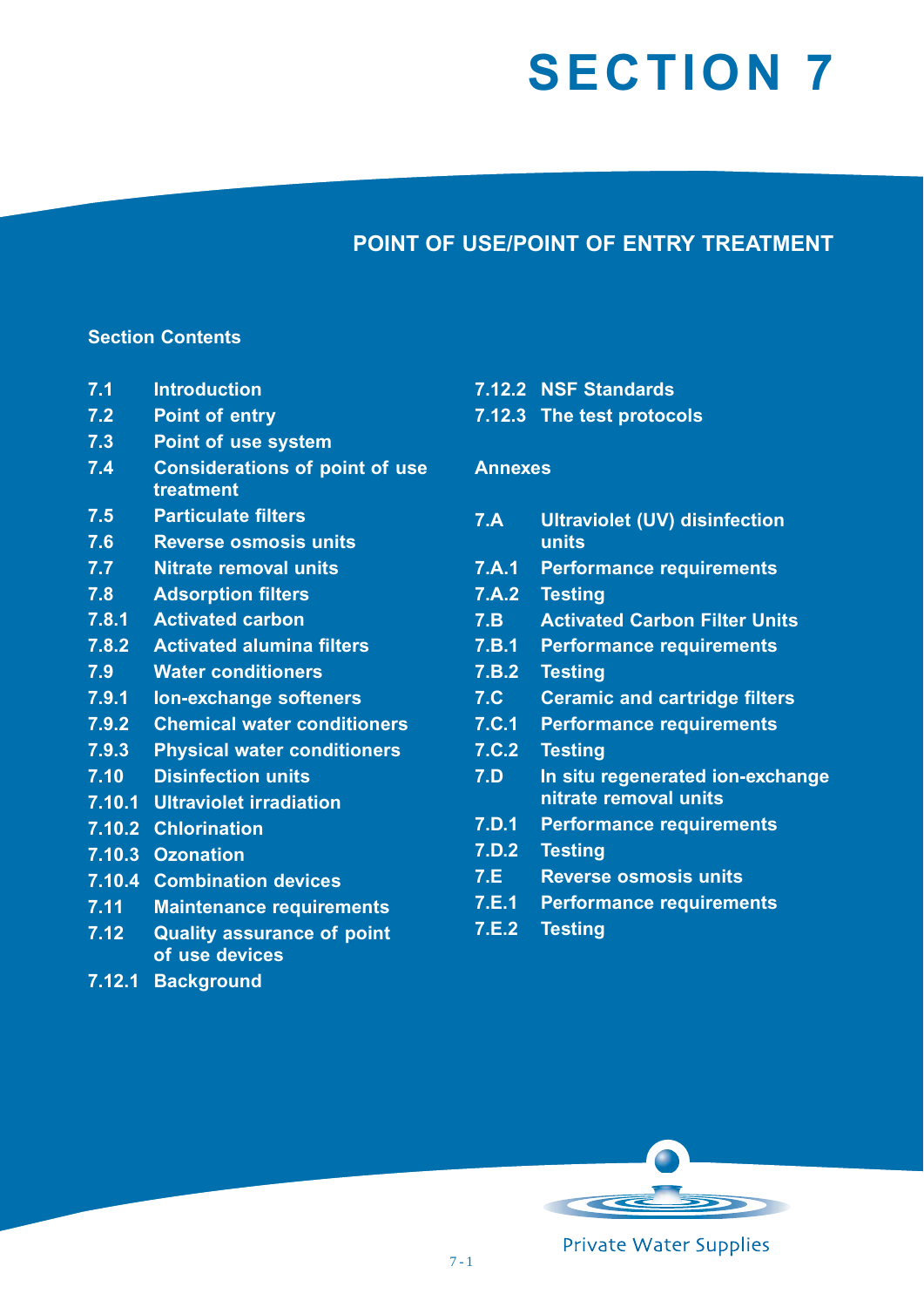

### **7.1 Introduction**

A point of use (POU) device is any form of water treatment apparatus within a householder's premises, normally at the point of supply. Usually, only water for drinking and cooking is treated, so the householder must be made aware of the need to use the dedicated tap.

Point of use devices for small water supplies may need appropriate pre-treatment, and careful attention must be paid to maintenance.

### **7.2 and 7.3 Point of entry and point of use systems**

Both are either single or multiple units, used to purify water by the removal of solids, chemicals and disinfectants. Point of entry (POE) systems are located outside the premises; point of use systems within, normally at the kitchen sink. However, the main difference is that in most POU systems, water cannot be stored following treatment.

### **7.4 Considerations of point of use treatment**

In private water supplies, two or more systems will usually be needed, e.g. UV disinfection would need a pre-filter to remove turbidity.

### **7.5 Particulate filters**

Particle filters can reduce turbidity and micro-organisms, or remove specific inorganic particulates like iron, aluminium or manganese compounds. Many are incorporated into proprietary point of use devices to protect subsequent processes such as activated carbon filtration, reverse osmosis or UV disinfection.

Filter replacement is after a specific time or volume depending on the quality of water being treated. Some filters have silver to prevent or inhibit bacteria. Hard water may block the device, and manufacturers' advice should be sought.

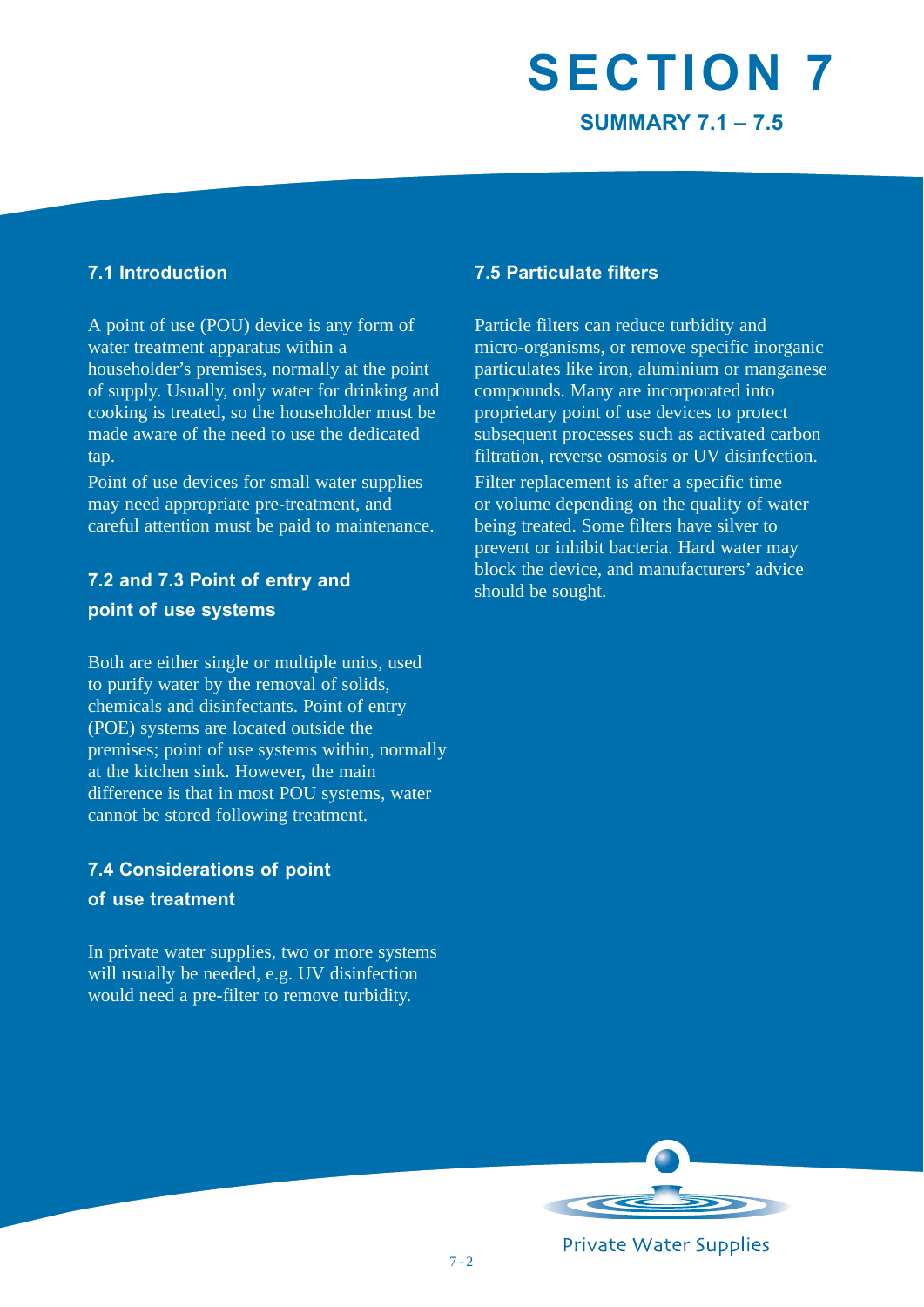

### **7.6 Reverse osmosis (RO) units**

RO units will remove e.g. sodium, calcium, nitrate and fluoride, as well as pesticides, solvents and pathogens, but raw water supplies will usually require pre-treatment.

The RO membrane needs chemical cleaning, usually after several years, and periodic disinfection of the storage tank is recommended.

Water treated by RO will generally be very soft and will have insufficient fluoride to protect against dental caries, but this may be the only practicable means of rendering water potable. Some units have a 're-hardener' system. RO also tends to waste water, but there may be no alternative.

### **7.7 Nitrate removal units**

Ion exchange can be used to remove nitrate ions from water. However, excessive chloride concentrations could result and lead to corrosion of pipework and fittings.

Also, where this treatment is applied to a source with unsatisfactory bacteriological quality, it will be necessary to provide a disinfection stage after the resin.

### **7.8 Adsorption filters**

**Activated carbon** - Granular activated carbon (GAC) is the most common medium employed although powdered activated carbon (PAC) and block carbon are also used.

Activated carbon filters will remove (to varying degrees) suspended solids, chlorine and organic contaminants, but their effectiveness can be limited by POU devices.

There is also concern that direct consumption of water from activated carbon devices may cause health problems due to bacteria from them.

**Activated alumina filters** - can remove arsenic and other chemicals, including fluoride.

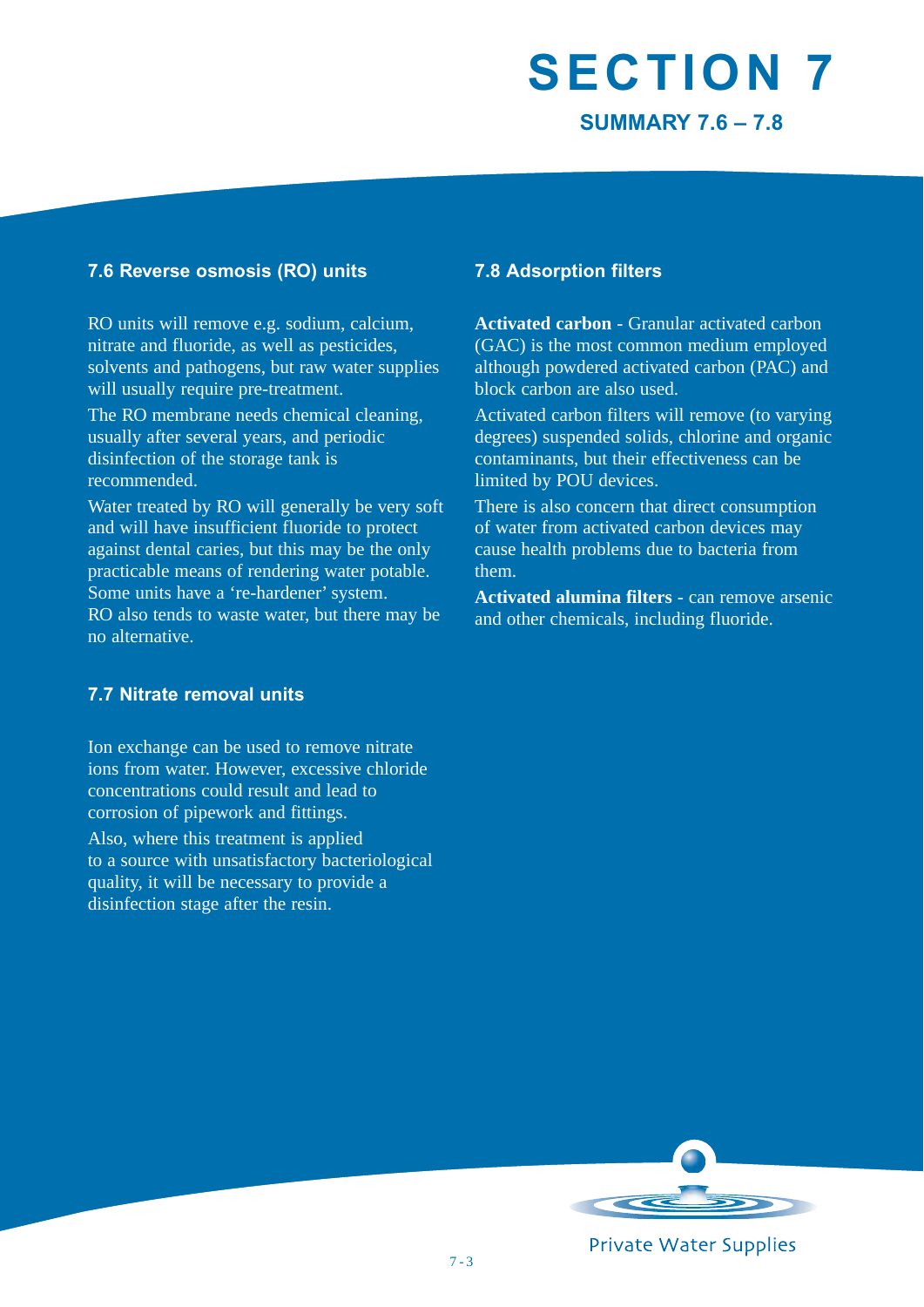

### **7.9 Water conditioners**

**Ion-exchange softeners** – necessitate a separate unsoftened drinking water supply. 'De-alkalisation' can also soften water, and resins are available as disposable cartridges that must be replaced as recommended by the manufacturer.

**Chemical water conditioners** – can reduce scale formation, and can be installed under mains pressure, but a disinfection stage may also be needed.

**Physical water conditioners** – generate magnetic or electrical fields or release trace concentrations of zinc or other metals, causing the calcium salts to encrust less. However, these devices are not proven, and they may also need a disinfection stage.

### **7.10 Disinfection units**

**Ultraviolet irradiation** – POU units are available for domestic use. They should be as close as possible to the drinking water tap and are most effective with water of low colour and turbidity. Manufacturers' guidelines must be closely followed.

**Chlorination** – generally unsuitable for point of use treatment.

**Ozonation** – small package ozone units are available for a single home or business.

**Combination devices** – include a pre-treatment so the POU device can be effective.

### **7.11 Maintenance requirements**

Regular maintenance is essential for safe drinking water. Manufacturers' maintenance instructions are a minimum requirement, since they may assume the equipment treats mains drinking water, while raw waters for private supplies will always be of worse quality than this.

Key points to observe include disconnecting power before servicing; changing filter cartridges regularly and using special care to replace and clean UV lamps.

### **7.12 Quality assurance of point of use devices**

**Background** – protocols have been produced for evaluating water treatment units.

**NSF standards** – developed by an independent, not-for-profit organisation working with manufacturers, users and regulators.

**The test protocols** – only products that conform to the test protocols or relevant (e.g. NSF) standards should be used for treatment of drinking water.

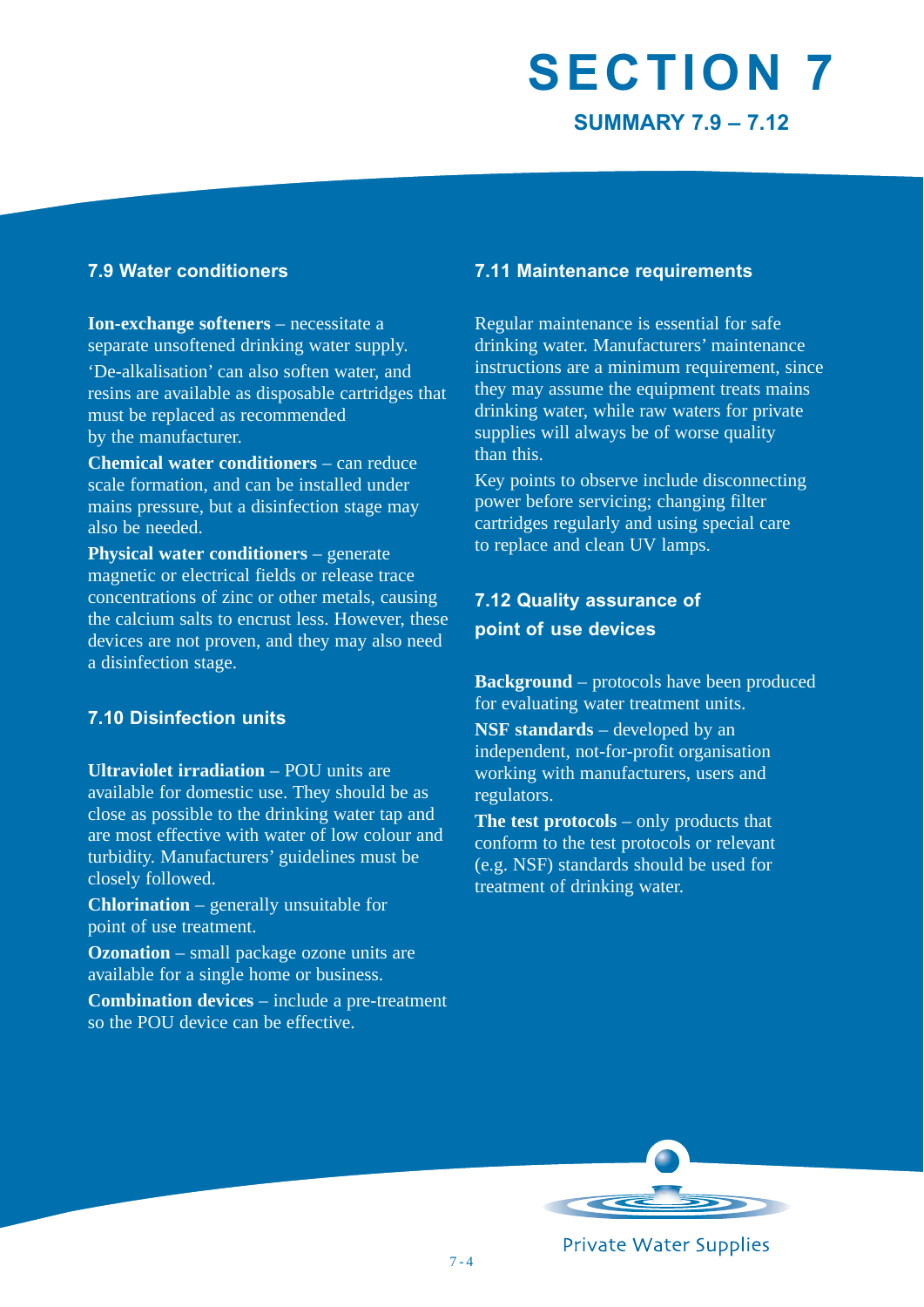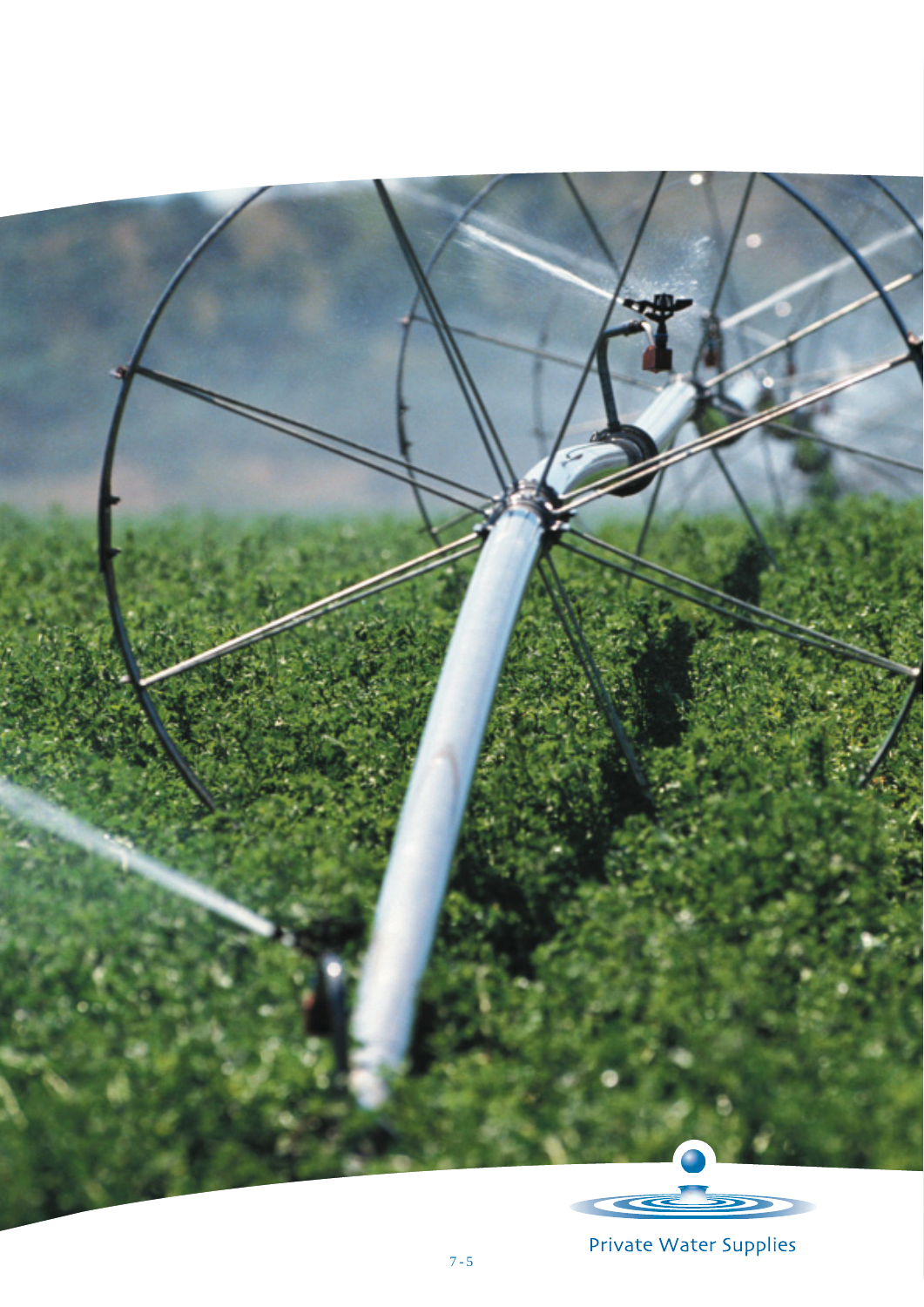**This page is intentionally blank**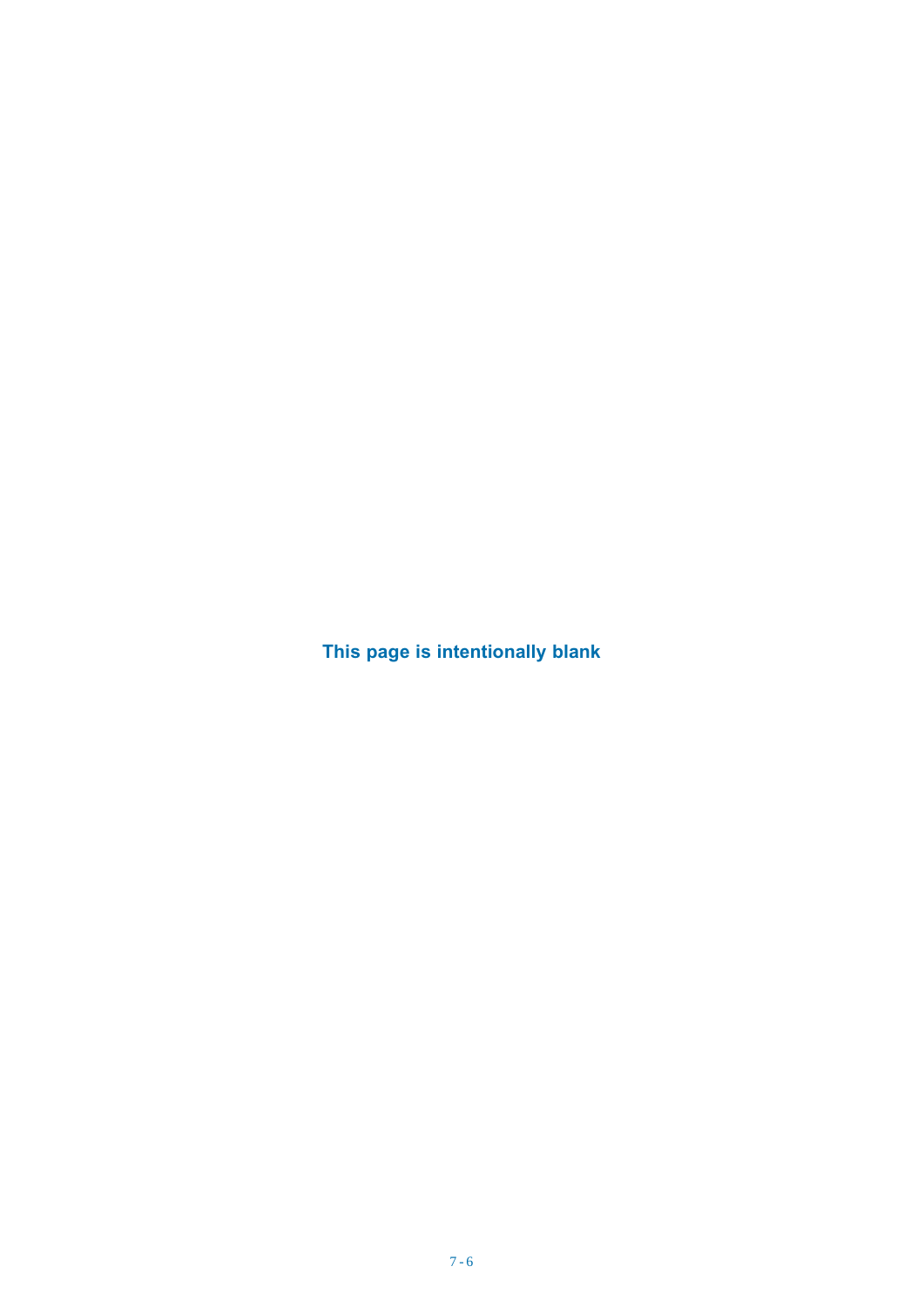### **7 POINT OF USE/POINT OF ENTRY TREATMENT**

### **7.1 Introduction**

A point-of-use device is any form of water treatment apparatus that may be installed or used by a householder within his premises and normally at the point of supply. A point-of-use device may be installed before the householder's tap (plumbed in-line or otherwise attached to the water pipe), connected to the tap by an adapter or separate from the plumbing system (such as a free-standing gravity filter). These devices handle relatively small volumes and it is usual for only water used for drinking and cooking to be treated. The treated water is supplied to a separate tap. It is important that the householder is made aware of the need to use the dedicated drinking water tap. Moreover, point of use treatment may not be appropriate if the untreated water would pose a risk to health if used for bathing or washing. In any case, it may be necessary to consider the possibility of providing an alternative supply, rather than attempting to improve a supply of inferior quality.

Some point of use devices have been designed and developed to provide additional treatment to mains water, although equipment designed for use with raw water sources is available. The manufacturers' recommendations regarding installation and maintenance are often based on arbitrary assumptions that take no account of the quality of individual water sources. In some cases quality typical of municipally treated water supplies is assumed. Recommendations concerning the replacement of filters are often vague and maintenance requirements may be underestimated. If the quality of water to be treated is poorer than mains water, maintenance requirements will be increased.

Contaminants in a raw water source may be present at higher concentrations than in a public supply and may affect the performance of some point of use devices. For example hardness compounds may precipitate on filters and membranes and iron and manganese compounds may deposit on UV tubes. Some manufacturers of point of use devices incorporating activated carbon specifically state that their devices should not be used on waters that are microbiologically unsafe or of unknown quality.

The foregoing observations do not rule out the application of point of use devices to small water supplies but appropriate pre-treatment may be required and careful attention must be paid to maintenance of the device. Where there is any doubt as to the effect of water quality on the performance of a point of use device, water quality data should be obtained and expert advice on the applicability of the device should be taken.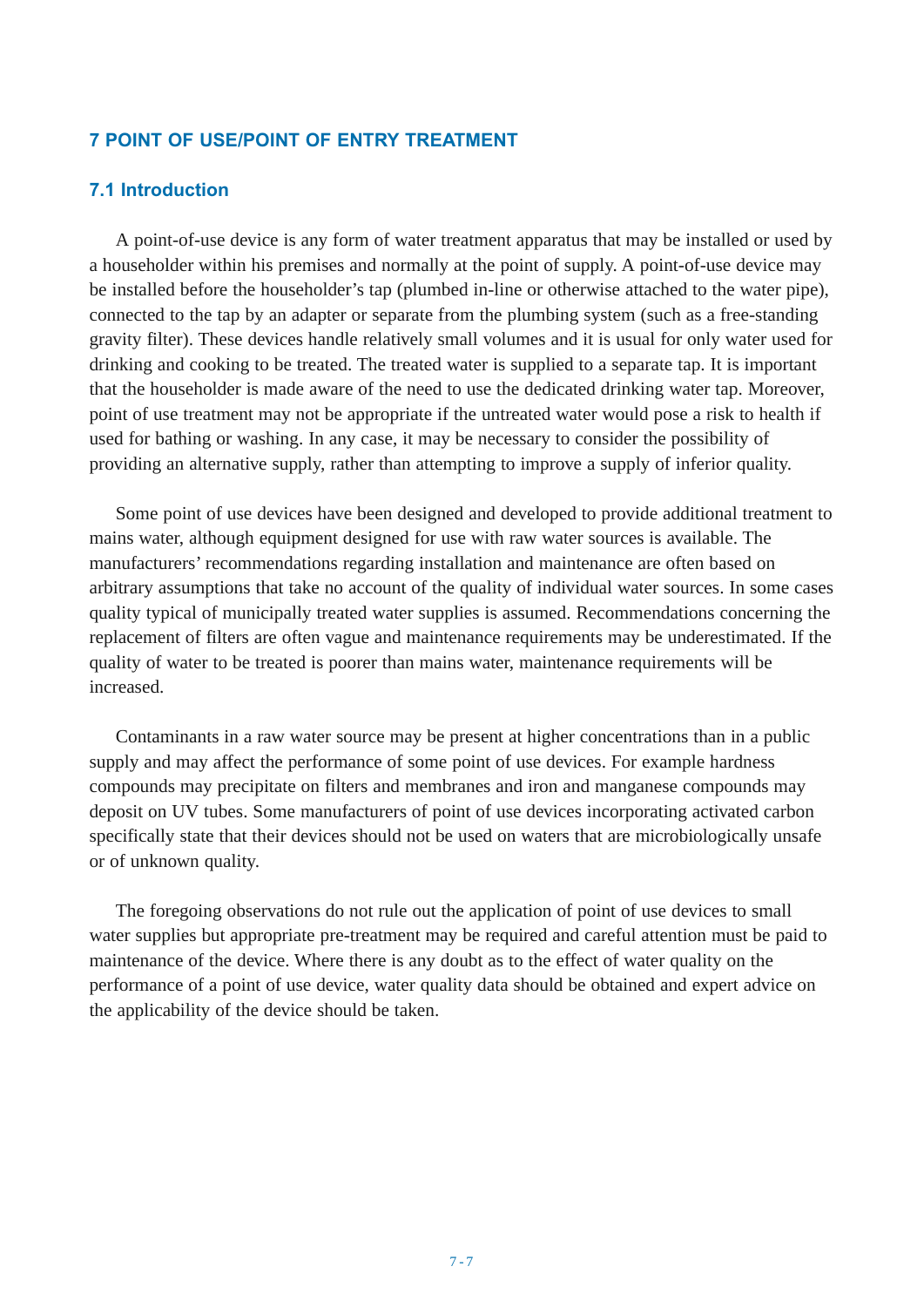### **7.2 Point of entry**

This is best described as a system, either a single unit or multiple units, which is used for the purifying of water by the removal of solids, chemicals and disinfectants.

It is important to remember that the point of entry system is located outside the premises and can, in fact, be some distance from the premises.

Depending on the system used the water may be stored after use. Table 7.1 details point of entry treatment systems.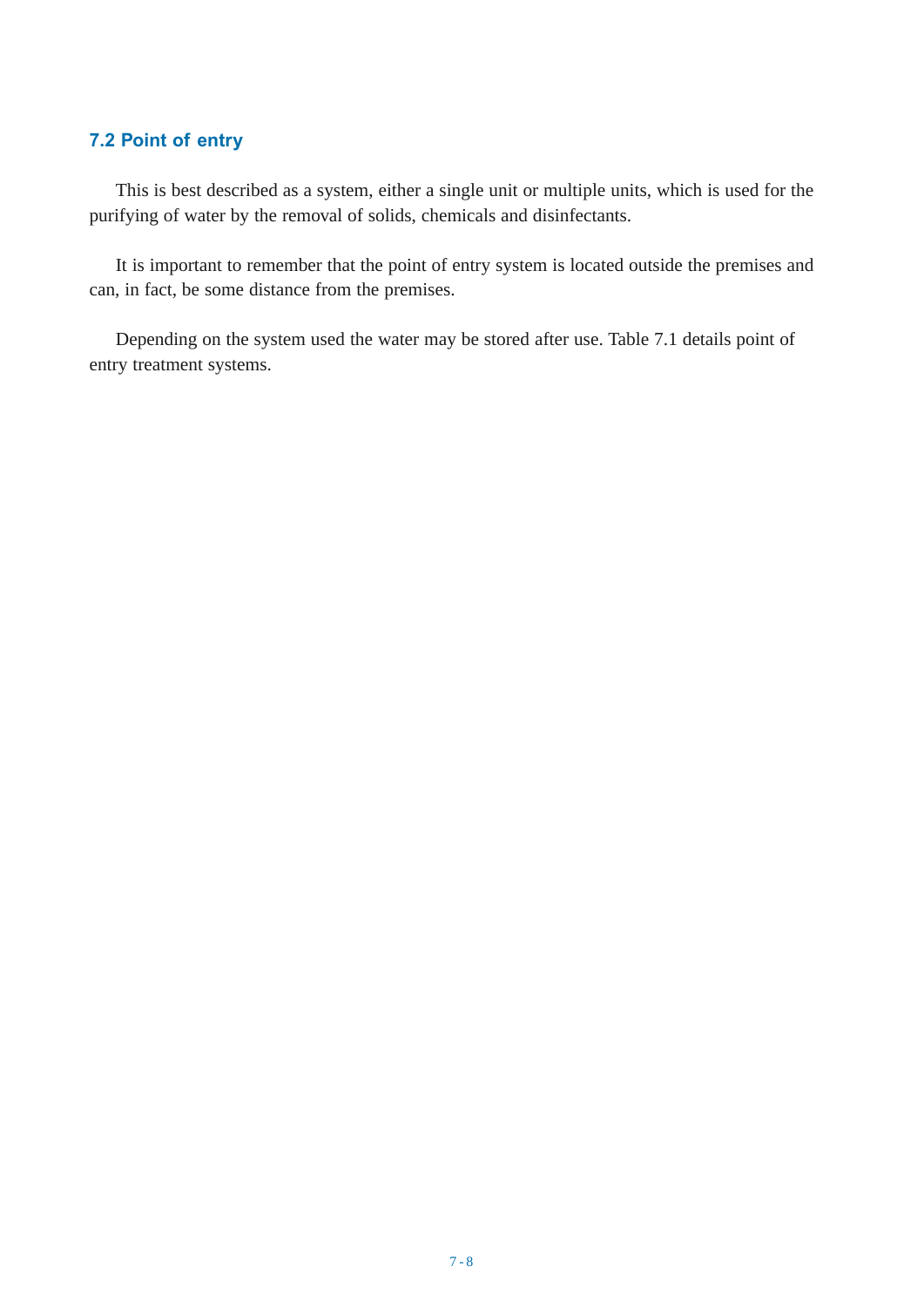### **7.3 Point of use system**

This is best described as a system, either of a single or multiple units, which is used for the purifying of water by the removal of solids, chemicals and disinfectants.

The difference with the point of use treatment is that it is located within the premises, normally at the point of supply i.e. kitchen sink.

The main difference, however, is that in most points of use treatment, water cannot be stored following treatment.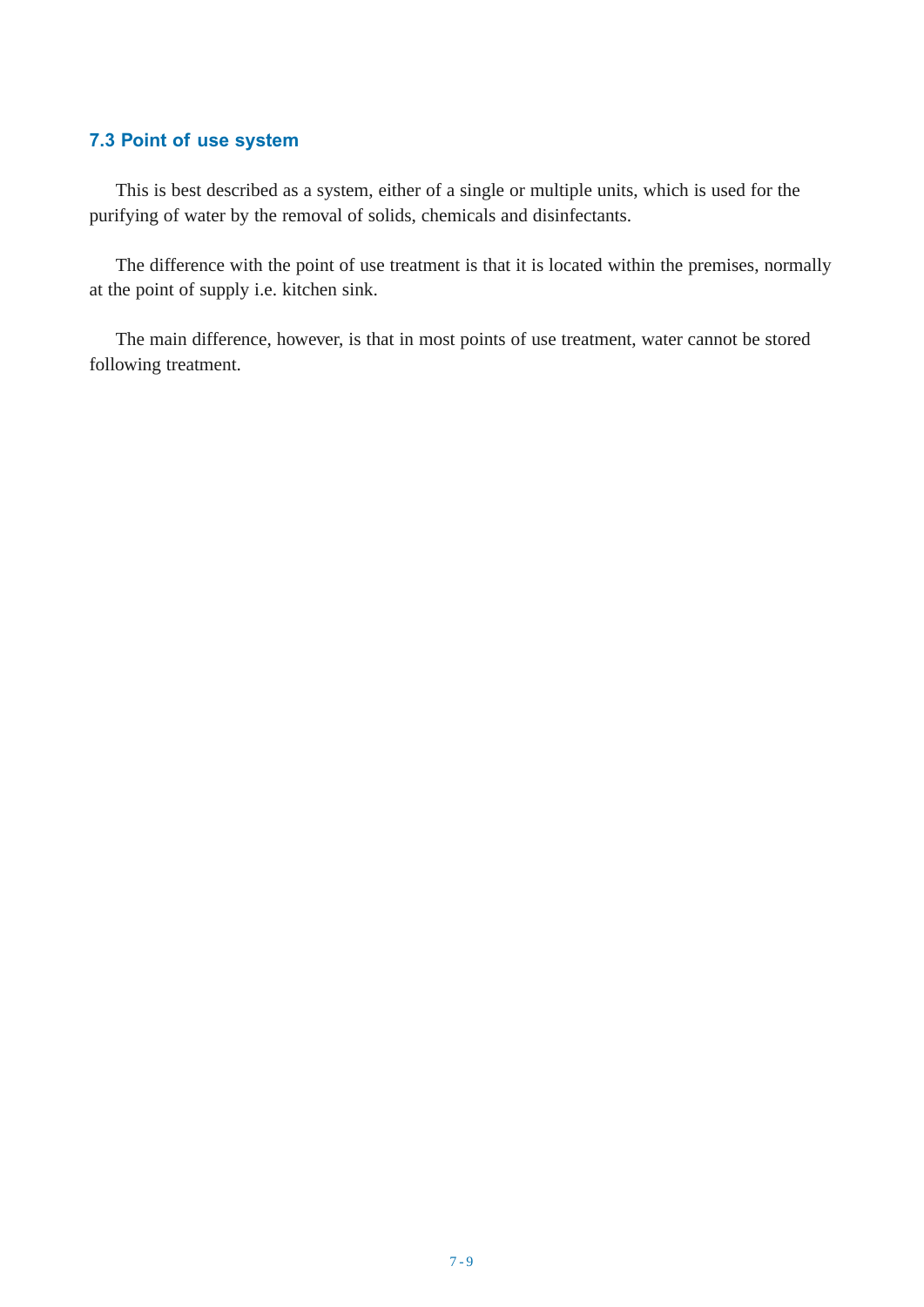| Cost                                                    | Relatively high.                                                                                          | Relatively low.                                                                                                                       | Relatively low.                                                                             | to expensive.<br>Medium                                                                                                                                   |
|---------------------------------------------------------|-----------------------------------------------------------------------------------------------------------|---------------------------------------------------------------------------------------------------------------------------------------|---------------------------------------------------------------------------------------------|-----------------------------------------------------------------------------------------------------------------------------------------------------------|
| <b>Disadvantages</b>                                    | system, disposal<br>not kill bacteria.<br>of sludge, does<br>knowledge of<br>Operational<br>difficulties, | from ground water<br>incorrectly, does<br>not kill bacteria.<br>Contamination<br>if installed                                         | Requires cleaning<br>of heavy use.<br>Does not kill<br>during parts<br>bacteria.            | kill bacteria. Some<br>systems, does not<br>Some operational<br>knowledge of<br>require power<br>difficulties,<br>supply.                                 |
| Advantages                                              | Does not require<br>best methods of<br>removing algae.<br>power supply.<br>One of the                     | cleaning annually.<br>suspended solids;<br>Does not require<br>Will remove the<br>usually requires<br>power supply.<br>majority of    | Does not require<br>power supply.<br>removal of<br>Useful for<br>particulate<br>material.   | removing algae.<br>the majority of<br>solids and also<br>Will remove<br>excellent for<br>suspended                                                        |
| Uses                                                    | Mostly on large<br>water supplies.<br>scale private                                                       | system for small<br>scale supply.<br>Excellent                                                                                        | water run offs<br>supplies fed<br>from surface<br>small lochs.<br>eg streams,<br>Useful for | some areas to treat<br>Has got potential<br>for treatment of<br>upland surface<br>Can be used in<br>small scale<br>supplies.<br>waters.                   |
| Parameters<br>Removal of                                | uminium,<br>Turbidity,<br>algae,<br>solids.<br>iron,<br>ನ                                                 | turbidity,<br>Solids,<br>colour.                                                                                                      | Particulate<br>and debris.<br>material                                                      | micro-organisms.<br>Removal of floc<br>turbidity, colour,<br>coagulation and<br>algae and some<br>flocculation,                                           |
| <b>Description</b>                                      | coagulant causing<br>floc or precipitate<br>which entraps<br>The addition<br>of chemical<br>impurities.   | chamber where the<br>allows particulate<br>Water stored in a<br>reduced velocity<br>suitable tank or<br>to settle out.<br>of the flow | and microstrainers.<br>Various sizes<br>of screens                                          | sand filters available in conjunction with<br>slow sand filters<br>rapid gravity sand<br>Various types of<br>pressurised sand<br>filters $\&$<br>filters. |
| <b>Treatment</b><br>$\overline{\operatorname{Type}}$ of | and flocculation.<br>Coagulation                                                                          | Sedimentation<br>(storage and<br>settlement).                                                                                         | Screens.                                                                                    | Sand Filters.                                                                                                                                             |

## Table 7.1 Point of entry treatments **Table 7.1 Point of entry treatments**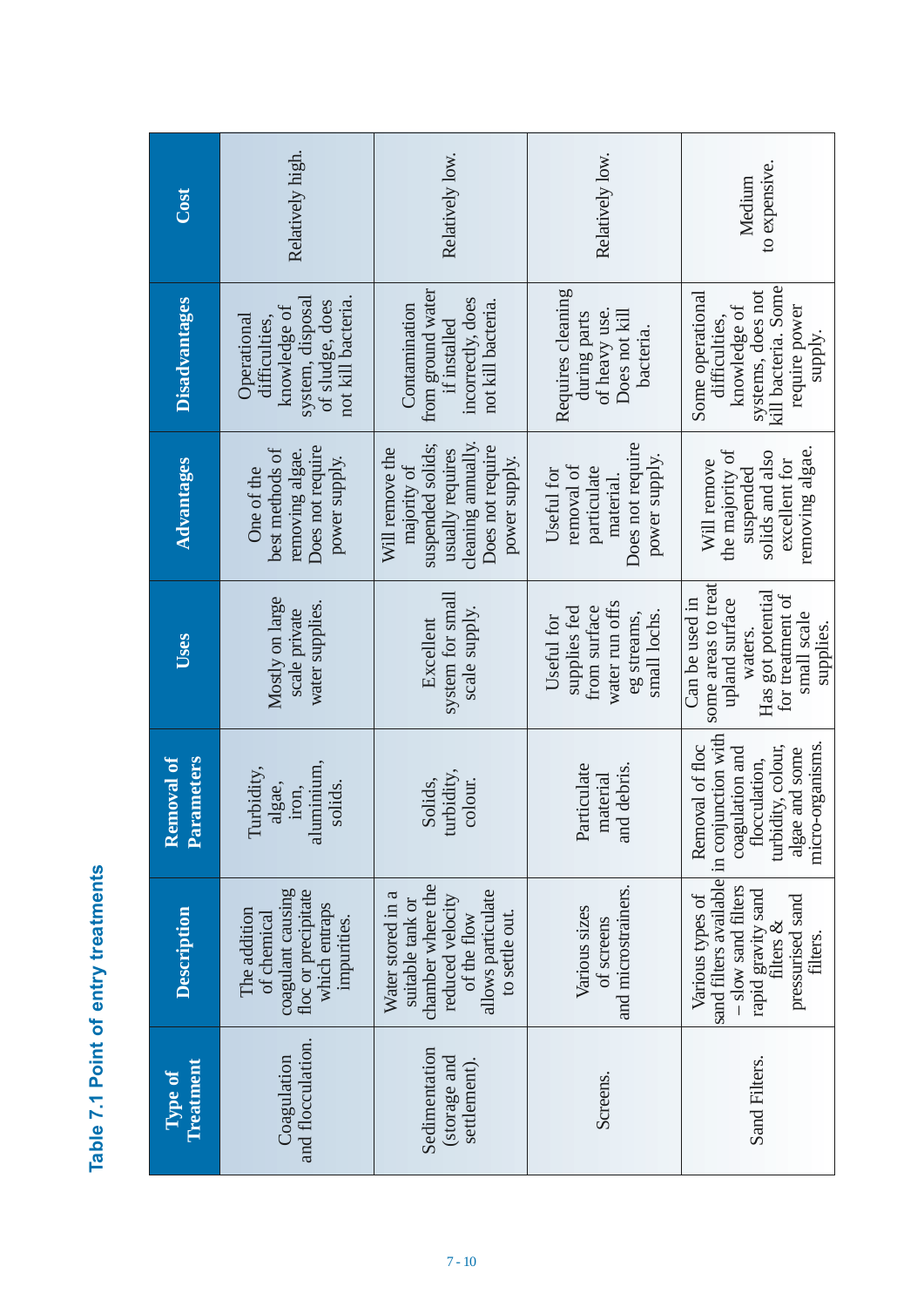| Cost                            | Relatively low.                                                                                          | Relatively low<br>to relatively<br>expensive.                                                                    | Relatively high.                                                                       | Exceedingly<br>expensive.                                                                   | Relatively cheap.                             |
|---------------------------------|----------------------------------------------------------------------------------------------------------|------------------------------------------------------------------------------------------------------------------|----------------------------------------------------------------------------------------|---------------------------------------------------------------------------------------------|-----------------------------------------------|
| Disadvantages                   | Matching size<br>with flow rate.<br>of filter                                                            | contamination of<br>system and also<br>Knowledge of<br>power supply.<br>Some require<br>system from<br>bacteria. | system. Requires<br>power supply.<br>knowledge of<br>Operational<br>difficulties,      | system. Requires<br>knowledge of<br>power supply.<br>Operational<br>difficulties,           | power supply.<br>Required                     |
| <b>Advantages</b>               | cleaning once over<br>Does not require<br>power supply.<br>several years.<br>only require<br>Filters may | specific chemicals.<br>Excellent systems<br>for removal of                                                       | Residual effect<br>stored waters.<br>excellent for                                     |                                                                                             | to operate.<br>Simple                         |
| Uses                            | Excellent system<br>scale supplies.<br>for small                                                         | scale supply<br>From small<br>to larger.                                                                         | Suited to large<br>scale supplies.                                                     | Larger scale<br>supplies.                                                                   | Excellent for small<br>scale supplies.        |
| Removal of<br><b>Parameters</b> | turbidity, colour<br>Removal of<br>and algae.                                                            | specific systems.<br>As per                                                                                      | Pathogenic<br>bacteria.                                                                | Pathogenic bacteria<br>reduce colour, taste<br>ozone may also<br>and viruses,<br>and odour. | and viruses.<br>Pathogenic<br>pacteria        |
| <b>Description</b>              | Water run through<br>a tank containing<br>sizes of gravel.<br>gravel beds<br>of different                | Removal or iron,<br>taste, odour<br>and nitrate.<br>maganese,                                                    | of various methods<br>chlorine by use<br>Application of<br>to disinfect<br>the supply. | of the water supply<br>Disinfection<br>using ozone.                                         | The passing of<br>UV light<br>into the water. |
| Treatment<br>Type of            | Gravel Filters.                                                                                          | osmosis after ultra,<br>Chemical removal<br>exchange, reverse<br>micro and nano<br>oxidation, ion<br>filtration. | Disinfection<br>Chlorine.                                                              | Disinfect Ozone.                                                                            | Disinfection UV<br>Radiation.                 |

Table 7.1 Point of entry treatments (Cont'd) **Table 7.1 Point of entry treatments (Cont'd)**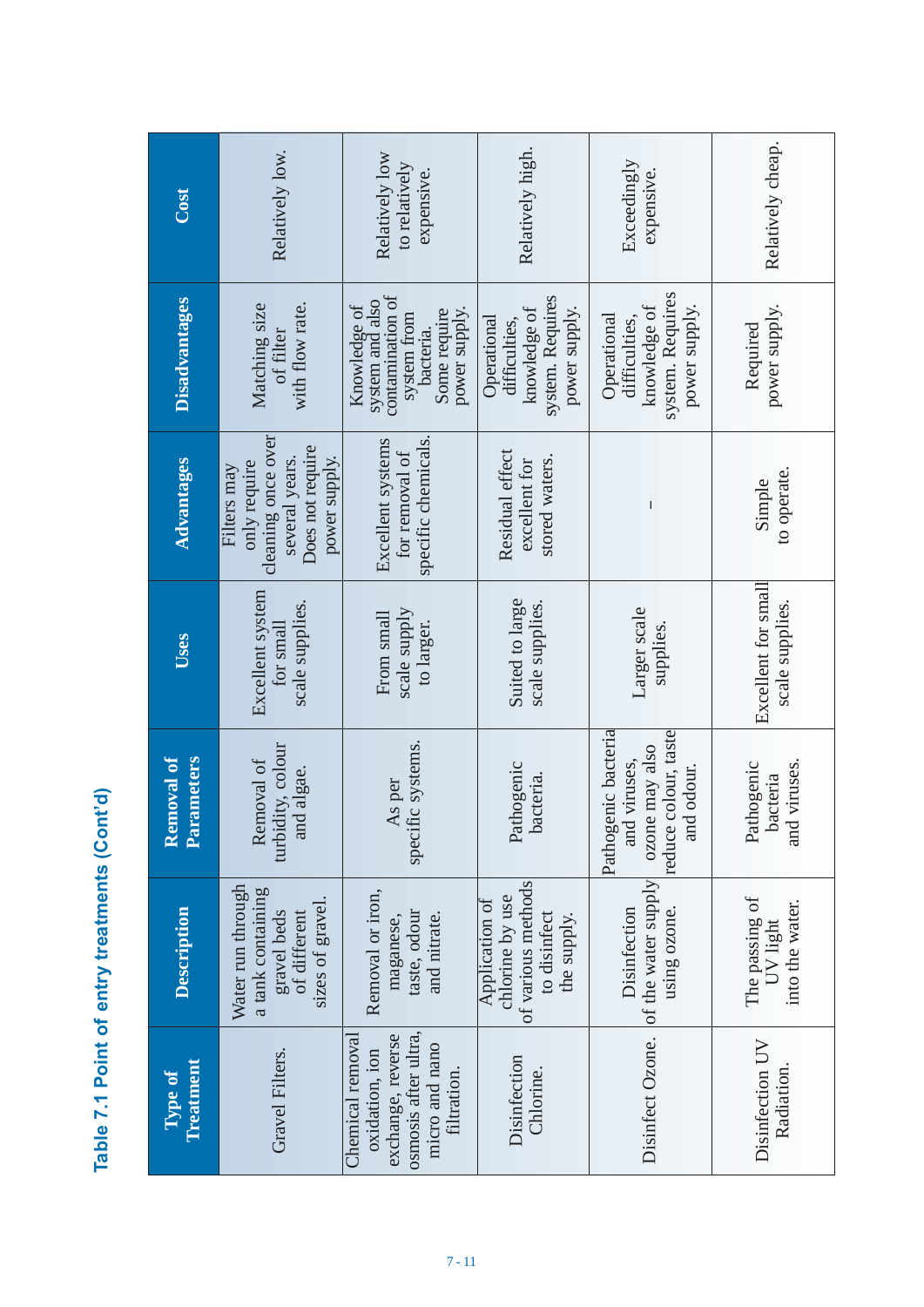| i           |
|-------------|
| d           |
|             |
|             |
|             |
| (<br>Color) |
|             |
|             |
|             |
|             |
| ו<br>ו      |
|             |
|             |
|             |
|             |
|             |
| į           |
| 5<br>i<br>F |
|             |
|             |
|             |
|             |
|             |
|             |
| oint of     |
|             |
|             |
|             |
|             |
|             |
|             |
|             |
|             |
|             |
|             |
| Table       |
|             |
|             |
|             |
|             |

| Cost                            | Relatively cheap.                                                                                            |
|---------------------------------|--------------------------------------------------------------------------------------------------------------|
| Disadvantages                   | kill bacteria.<br>Does not                                                                                   |
| Advantages                      | pH control which<br>Ooes not require<br>lumbosolvency.<br>systems prevents<br>power supply.<br>affects other |
| Uses                            | From small scale<br>large supplies.<br>supplies to                                                           |
| Removal of<br><b>Parameters</b> | alteration<br>Ηq                                                                                             |
| Description                     | will either increase<br>ubstances which<br>or reduce the pH.<br>of water through<br>The passing              |
| <b>Treatment</b><br>Type of     | pH Control                                                                                                   |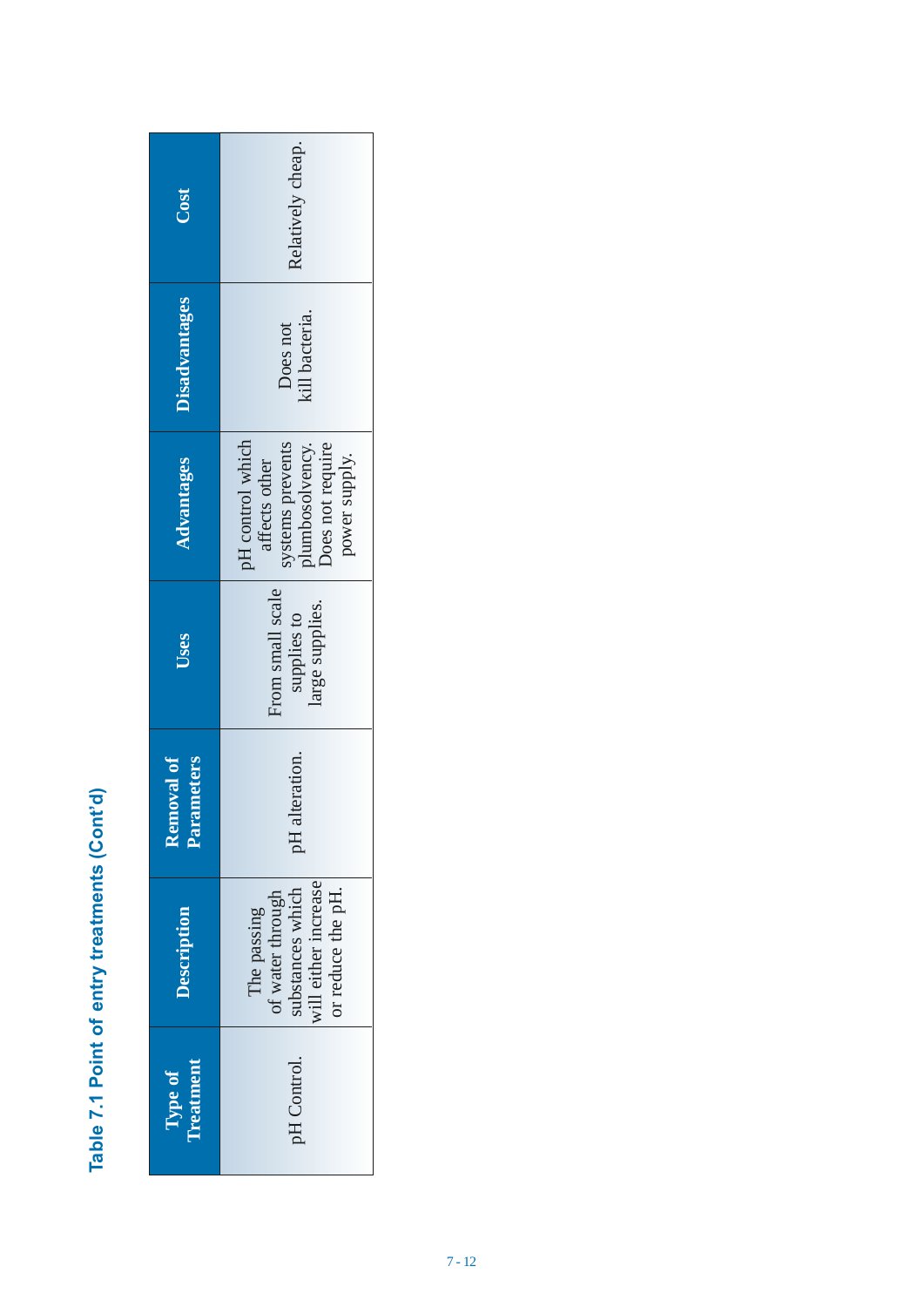| Cost                     | Relatively low<br>to medium.                                                                                   | Low to medium.                                                                                              | relatively high.<br>Medium to                                                                               | Low to medium.                                                                                            |
|--------------------------|----------------------------------------------------------------------------------------------------------------|-------------------------------------------------------------------------------------------------------------|-------------------------------------------------------------------------------------------------------------|-----------------------------------------------------------------------------------------------------------|
| Disadvantages            | water with bacteria<br>Prone to blockage,<br>can contaminate<br>grow within the<br>as bacteria can<br>filters. | which can result in<br>contamination of<br>Bacteria growth<br>within the filter<br>water supply.            | Wastes a great<br>unacceptable<br>deal of water.<br>hardness and<br>Reduces the<br>alkalinity to<br>levels. | could have elevated<br>softened water<br>requires to be<br>sodium levels.<br>Regeneration<br>carried out, |
| Advantages               | particulate matter.<br>Excellent for<br>removing                                                               | Best method for<br>removing listed<br>scale supplies.<br>parameters<br>in small                             | Excellent system<br>for removal of<br>and inorganic<br>most organic<br>substances.                          | Excellent system<br>for removal<br>of nitrates.                                                           |
| Uses                     | UV disinfection.<br>Usually used to<br>protect another<br>device such as<br>point of use                       | Excellent system<br>listed parameters<br>for removal of<br>of use systems.<br>and to protect<br>other point | Mostly for medium<br>water supplies.<br>size private                                                        | to large supplies.<br>Small scale                                                                         |
| Removal of<br>Parameters | inorganic particles.<br>Particulate<br>matter and                                                              | Suspended solids,<br>odour, chlorine,<br>colour, taste,<br>particulates,<br>turbidity,<br><b>THMs</b>       | organic chemicals.<br>Solids, turbidity,<br>varying degrees,<br>inorganic and<br>colour and to              | Used for the<br>magnesium<br>removal of<br>and nitrate.<br>calcium,                                       |
| <b>Description</b>       | Filters of pleated<br>ceramic candles.<br>paper, woven<br>resin bonded<br>cartridges or<br>cartridges,         | suspended solids<br>activated carbon<br>Utilisation of<br>chemicals.<br>to absorb<br>and other              | use of the reverse<br>contaminants by<br>osmosis process.<br>The removal of                                 | exchange method.<br>The removal of<br>anion exchange<br>ions using the<br>or the cation                   |
| Treatment<br>Type of     | Particulate<br>Filters.                                                                                        | Activated carbon<br>filters.                                                                                | Reverse Osmosis<br>Units.                                                                                   | Anion exchange<br>units.                                                                                  |

### Table 7.2 Point of use systems **Table 7.2 Point of use systems**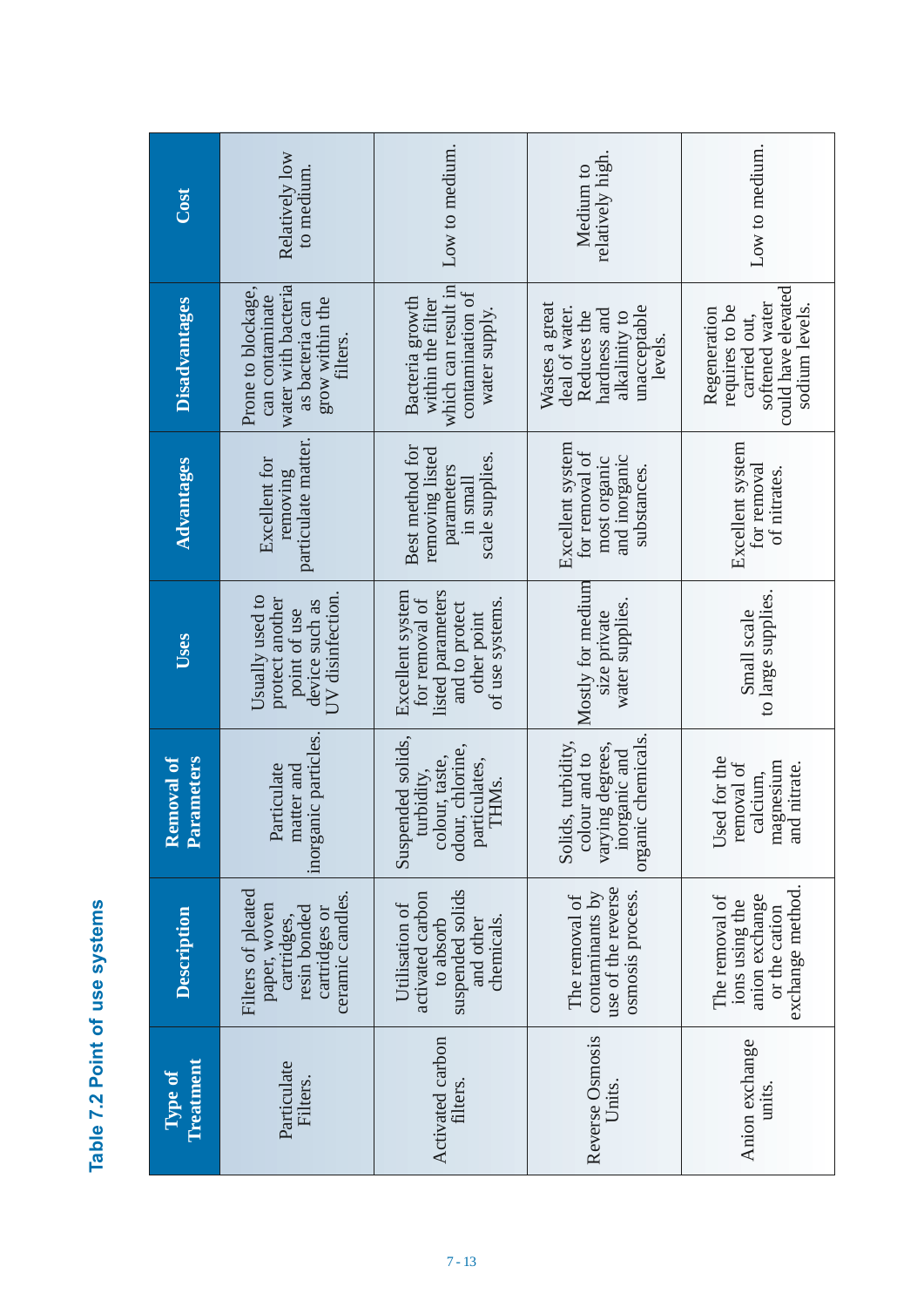# Table 7.2 Point of use systems (Cont'd) **Table 7.2 Point of use systems (Cont'd)**

| Cost<br><b>Disadvantages</b> | Low to medium.<br>maintenance and<br>oulb replacement<br>mains supply.<br>continuous<br>Requires |
|------------------------------|--------------------------------------------------------------------------------------------------|
| Advantages                   | Effective for<br>the killing of<br>pathogenic<br>bacteria.                                       |
| Uses                         | Small to large<br>scale supplies.                                                                |
| Removal of<br>Parameters     | bacteria<br>emoval<br>$\approx$                                                                  |
| Description                  | The passing of<br>the UV radiation<br>through the water<br>to kill bacteria.                     |
| <b>Treatment</b><br>Type of  | Disinfection<br>unit (UV).                                                                       |